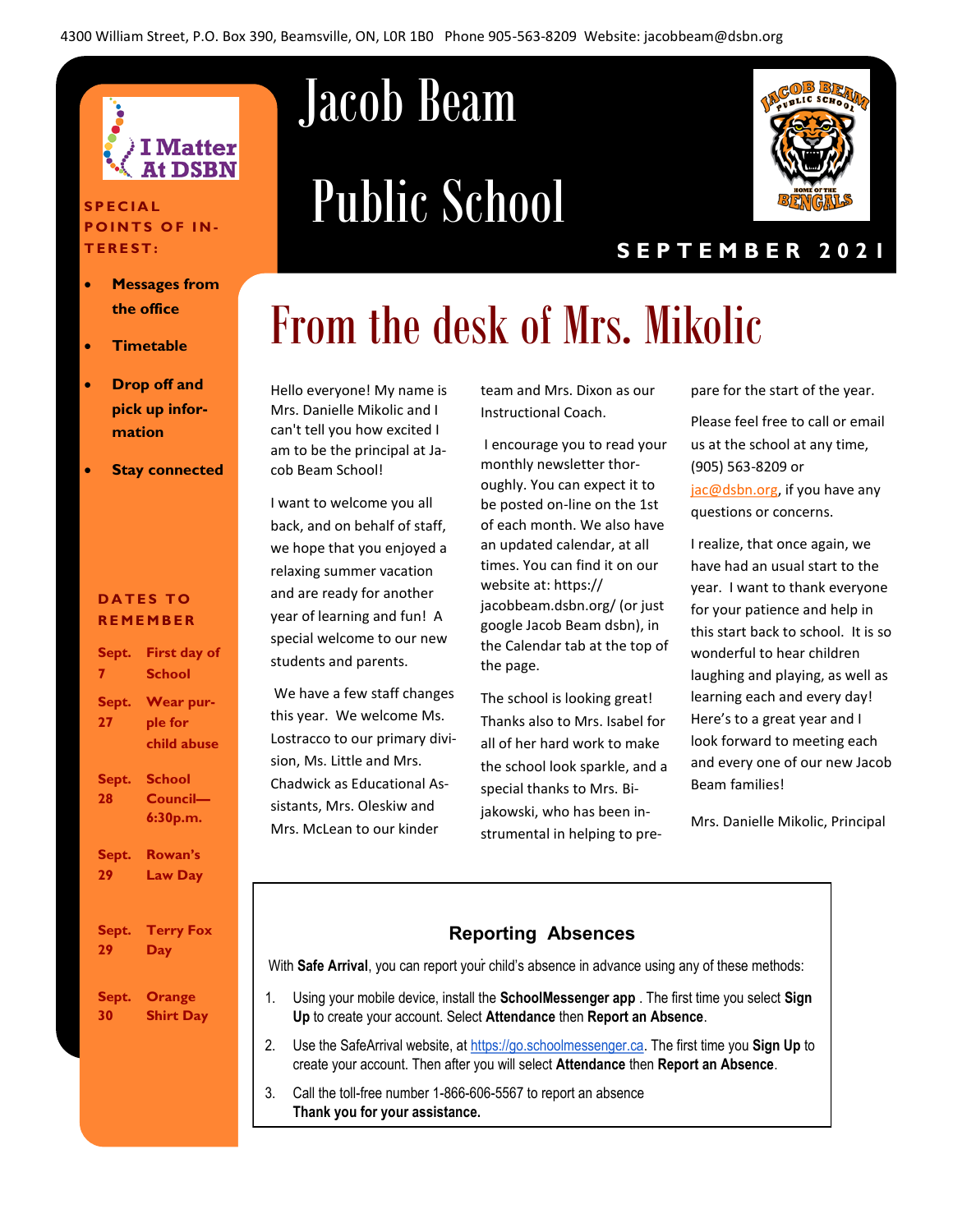### **Dropping Off & Picking Up Students**

Please help us in keeping crowds down before and after school. We ask that kindergarten children and their siblings be picked up at 2:45 pm at the end of the day. Our kiss and ride drop off and pick up has an adult to help. PLEASE DO NOT STOP ON WILLIAM ST AND LET CHILDREN OUT. It is causing traffic issues and dangerous crossing of the street. We ask that you remind your children to ALWAYS USE THE CROSSING GUARDS TO CROSS KING AND WILLIAM Streets. We want to keep everyone safe. Our bus zone at the front is not available for drop off and pick up between 8-9 am and 2-3 pm.

Also, although we love your dogs, we ask that they not be brought to our fence/gate areas as these are crowded areas and many children/adults have allergies and fears. Please do not use our field after hours for your pets. We are having issues with neighbours not cleaning up after dogs.

### A FEW REMINDERS FROM THE OFFICE

#### **Visiting the School**

At this time parents are not able to come into the school. We apologize for this inconvenience. We ask that you buzz the school at the front door and we will try to help you. Please try to send your children to school with everything they need. We are asking that items only be brought by parents in an emergency.

### **School Council**

Jacob Beam has a very active School Council, with dedicated parents committed to the success of every student in our school. Please join our **School Council . A**LL parents are welcome and participation is encouraged.

Our organizational meeting will be held on

#### **Tuesday, Sept. 28th at 6:30 p.m** .

Once again, we will be meeting virtually. Please email jac@dsbn.org indicating that you would like to join our School Council and we will send you a link for the meeting.



# some classes) some classes) 6th period 12:15-12:55 p.m. (Break for some classes)

9th period 2:15-2:45 p.m.

Staggered Dismissal time 2:45—2:55 p.m.



Please take a moment to register your child/ren. [www.jacobbeam.dsbn.org](http://dsbn.org/schoolcash/) Click the School Cash link on the right hand side and follow the 3 easy registration steps. You can use School Cash Online with confidence; it is a safe and secure portal. If you require assistance or have questions, please contact the Office. We would like to use this method to ensure you receive notes. Thanks for your support.

**Jacob Beam has a Facebook page. We post events, activities and school reminders here too! Please follow us Jacob Beam Public School. We are on Twitter too @jacobbeamps. We like to try to keep you in the loop!**



Please be sure to return all verification forms to our school office by September 24th. It is imperative that we have up to date contact information for you.

It is very important that we have your current email. This will be the primary way of communicating school wide information!

### **Jacob Beam Timetable**

Kindergarten through Grade 8

**Supervision on the yard begins at 8:25 a.m. Students go to their zones**

|                      | Supervision on the yard begins at 8:25 a.m. Students |
|----------------------|------------------------------------------------------|
| Staggered Entry time | 8:35-8:55a.m.                                        |
| 1st period           | 8:55-9:35 a.m.                                       |
| 2nd period           | $9:35-10:15$ a.m.                                    |
| 3rd period           | 10:15-10:55 a.m. (Break for :                        |
| 4th period           | 10:55-11:35 a.m. (Break for :                        |
| 5th period           | 11:35-12:15 p.m.                                     |
| $C + b$ portad       | $12.15$ $12.55$ $\mu$ $m$ $D_{222}$ $k$ $f_{223}$    |

7th period 12:55-1:35 p.m. (Break for some classes) 8th period 1:35-2:15 p.m.